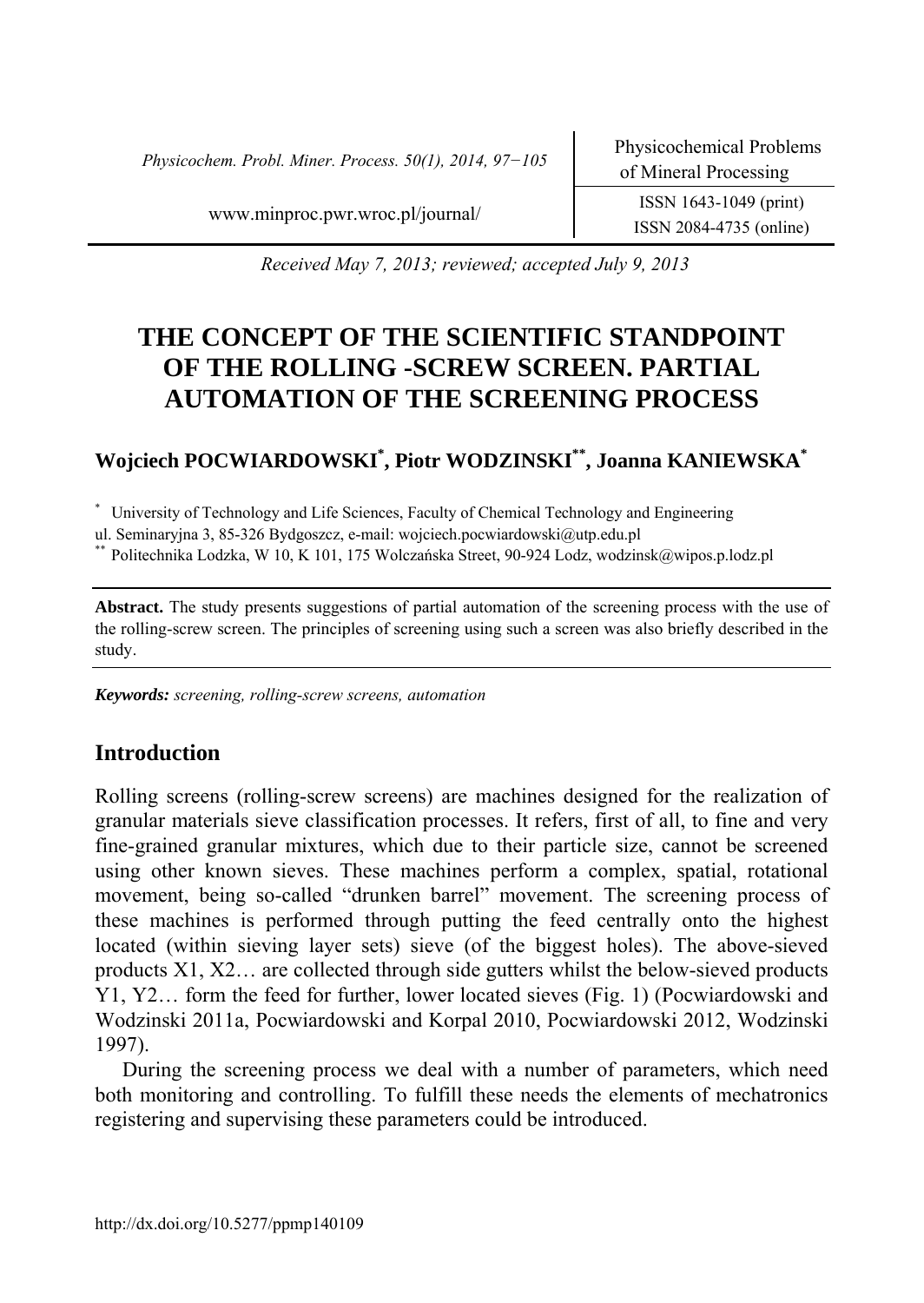

Fig. 1. The diagram of the screening process using a rolling-screw screen

#### **The aim an the scope of the study**

The aim of the study is to propose a solution to the screening of granular materials process automation using a rolling-screw screen.

#### **The guidelines on the screening process automation**

The project includes the place for screening granular materials of fine and very fine grain-size, which consists of the following:

- gutter feeder (website of VIBRO-EKO-TECH) operating within the influx intensity *q* within the range from 5 to 50 kg/h. The influx intensity is adjusted by feeding voltage of the electromagnetic vibrator with the use of the inverter. Additionally, the feeder is equipped with an electronic sliding bolt in a place where a charging hopper is,
- a rolling-screw screen consisting of seven sieving panels, which enables to achieve up to eight fractions within one passage (Fig. 2),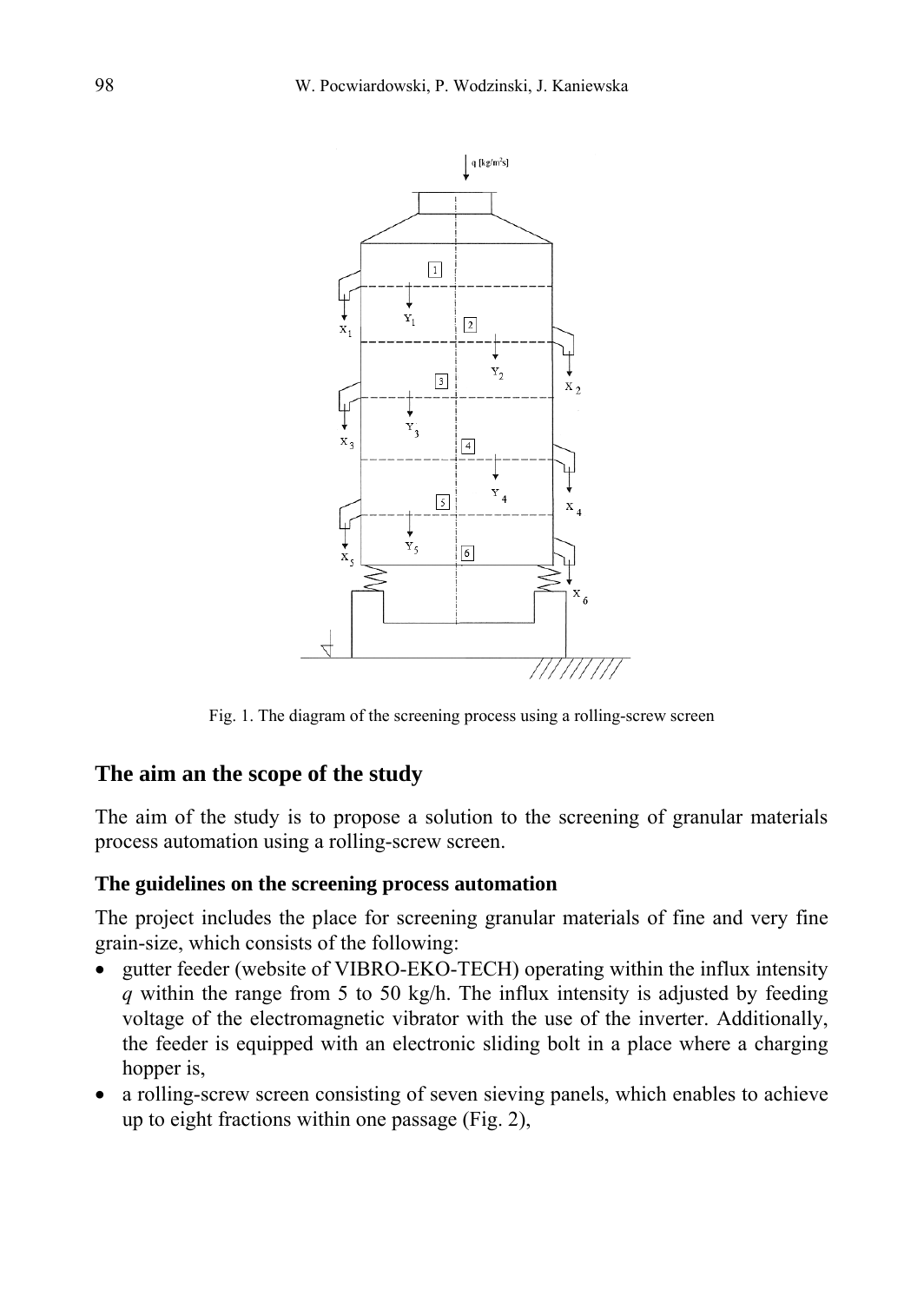

Fig. 2. A rolling-screw screen with a fraction receiver (Pocwiardowski and Wodzinski 2011b)

- a sieving fraction receiver (Fig. 2) located on electronic industrial scales (website of RADWAG) enabling monitoring of mass increment of collected fractions,
- an inverter, which is used for switching on and off the screen, as well as for changing the angular speed of motor-vibrators, and adjustment of granular materials influx (Catalog page of inverter MX2 OMRON),
- Bruel&Kjaer SYSTEM PULSE used for the measurement of oscillation amplitude of the screen within three axis plane x,y,z,
- computer PC, which controls the entire process and is connected to the monitoring sensors of the sceening process.

## **The mechatronics system guidelines**

- the control of sieving fractions mass influx, which enables indirectly the monitoring whether the sieves have not been blocked by the materials being screened;
- the measurement of oscillation amplitude within three axis plane  $x, y, z$ ,
- change of the angular speed of motor-vibrators (the phenomenon of the sieve blockage by the sieving material),
- dosage of the granular materials.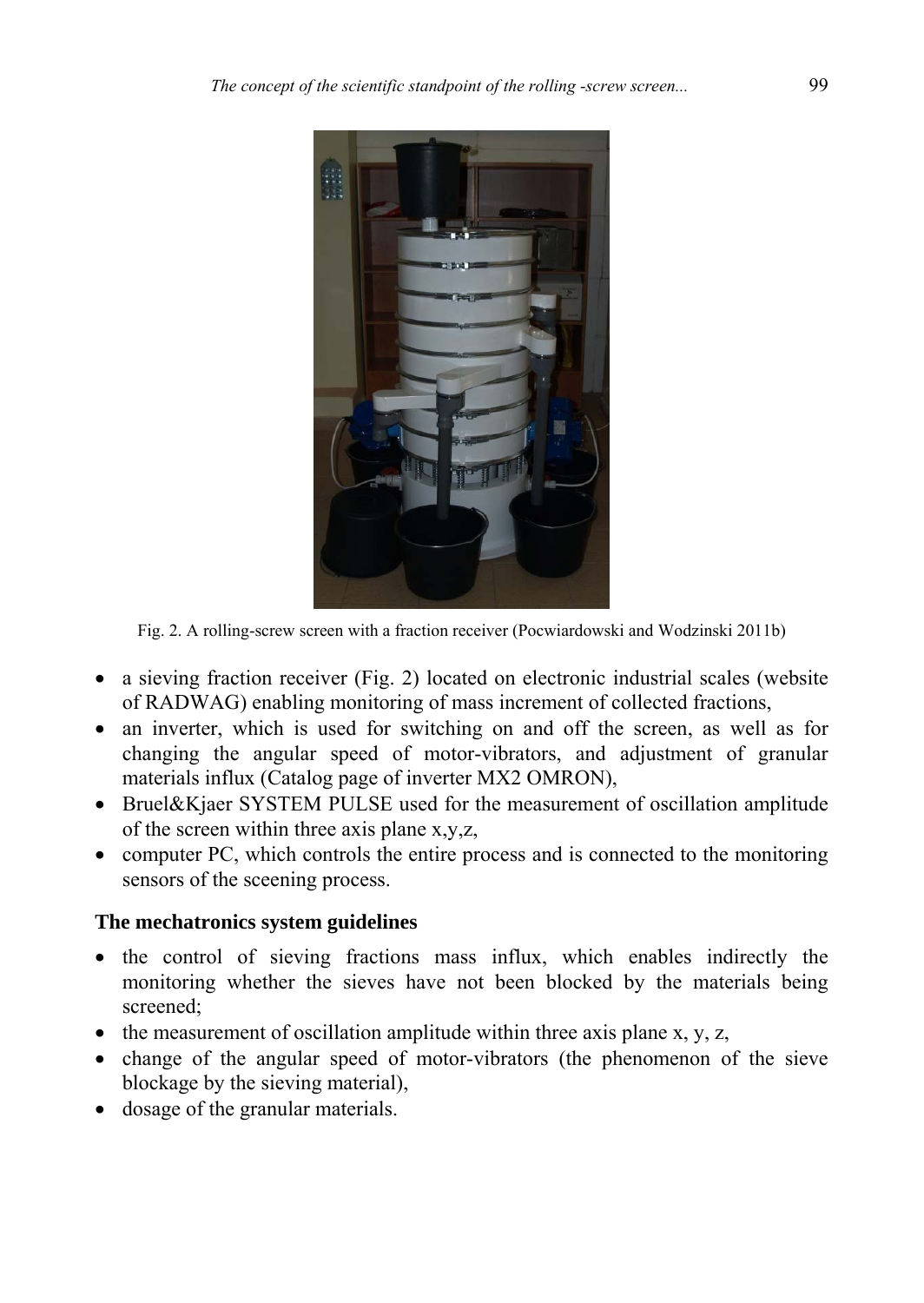## **The implementation of the mechatronics system**

- mass influx is monitored with the use of an industrial scale of RADWAG WPW 60 H5/K with a maximum load 60kg and readout accuracy 20g, and output signal RS 232/RS 485,
- the oscillation amplitude within three axis plane x,y,z is measured with an Bruel&Kjaer Triaxial delta tron accelerometer type 4524-b-001. The signal form a sensor is converted in the Bruel&Kjaer SYSTEM PULSE measuring box connected to the PC via a cable,
- the change of the angular speed of motor-vibrators is done with the use of OMRON inverter OMRON mx2, class 400v, with signal output RS485 ModBus RTU,
- the dosage of the granular materials is done with the use of a gutter feeder connected to OMRON mx2 inverter and equipped with an electro -valve (numerically controlled (I/O) ) placed in the charge basket opening,
- the connection to the computer via USB-COM-4S equipped with four ports RS 485, the computer equipped with an USB input and a card system.

| No. | Given<br>parameters                                          | Solution                                                                                                                                                                                            | Apparatus                                                                                                        |
|-----|--------------------------------------------------------------|-----------------------------------------------------------------------------------------------------------------------------------------------------------------------------------------------------|------------------------------------------------------------------------------------------------------------------|
| 1   | Receivers mass influx                                        | An industrial scales of max. load<br>$60\text{kg}$ with readout accuracy $20\text{g}$ ,<br>and output signal RS 232/RS 485.                                                                         | e.g., RADWAG scales model<br>WPW 60 H5/K                                                                         |
| 2   | oscillation amplitude<br>within three axis plane<br>x,y,z    | Accelerometer measuring oscillation<br>amplitude within three axis plane<br>$x, y, z$ w within frequency 0.25–3000<br>Hz                                                                            | e.g., Triaxial delta tron<br>accelerometer model 4524-b-001<br>operated by Bruel&Kjaer SYSTEM<br><b>PULSE</b>    |
| 3   | The adjustment of the<br>angular speed of<br>motor-vibrators | Inverter class 400v, with signal<br>capacityRS485 ModBus RTU<br>with a possibility of connecting to<br>PC.                                                                                          | e.g., Omron inverter mx2                                                                                         |
| 4   | dosage of the granular<br>materials                          | Gutter feeder (dosing capacity up to<br>$50 \text{ kg/h}$ ) connected to an inverter<br>and equipped with an electro-valve<br>(numerically controlled (I/O))<br>placed in the charge basket opening | e.g., Gutter feeder $-$ vibratory<br>Omron inverter mx2<br>an electro-valve (numerically<br>controlled $(I/O)$ ) |

Table 1. A sample solution to the implementation of the mechatronics system for a rolling-screw screen

#### **The description of the system operation – the stages of the process**

#### **Initial research**

Before commencing the screening process with the use of a rolling-screw screen, the sieving analysis of the researched material should be performed (suggested shaker Fritsch) in order to determine the percentage composition of individual sieving fractions.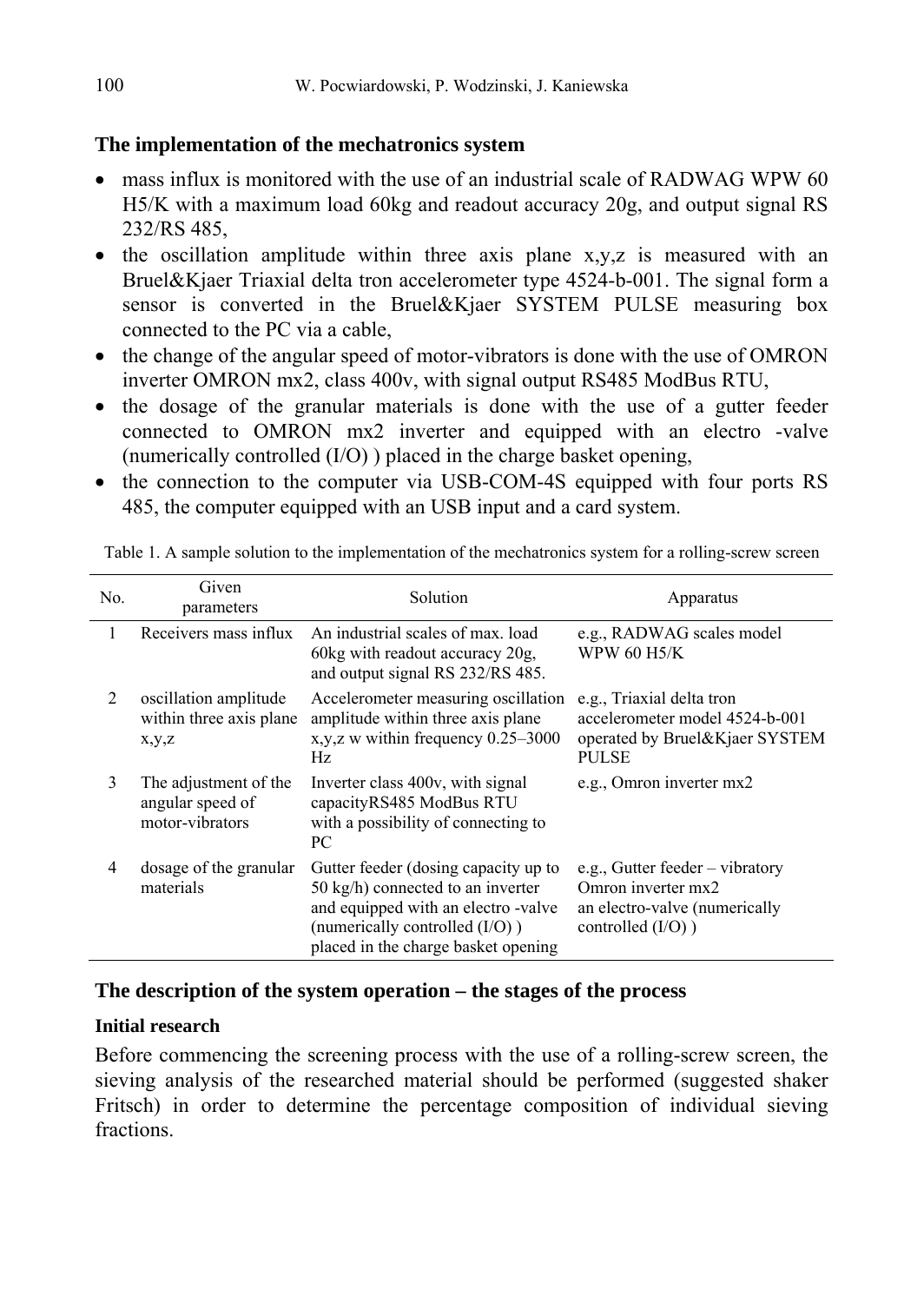#### **The dosage process**

The feed is put centrally onto the highest located sieve of the screen pillar (of the biggest sieving holes) with the use of a gutter feeder driven electromagnetically. The change in current frequency causes the change of engine rotation frequency thus the material dosage amount adjustment onto the screen. The feeder gutter is placed on a springy suspension. The gutter is activated by the engine therefore it performs reciprocating motion. The motion makes the granular material shift onto the screen. The charging hopper opening of the feeder is equipped with an electronically controlled electro -valve, which adjusts the dosage with influx intensity q [kg/h]. In case there is a screen running stoppage (messages: SIEVES BLOCKAGE, RECEIVERS CHANGE, SCREENING FINISHED) the computer sends a signal to the electro -valve in order to cut out the granular material influx onto the screen.

## **The screening process**

The granular material dosed onto the rolling-screw screen is directed from sieving panels via side gutters onto the receivers. The receivers are placed on the electronic industrial scales, enabling the monitoring of mass increment of the particular fraction. When the receivers are filled (the mass of the received fraction exceeded the maximum mass of the receiver) a message RECEIVERS CHANGE is displayed, the screen is stopped by the inverter and the electro-valve is closed. After the receivers change the screen turns on again via the inverter controlled by a computer PC. In case there is too large amount of one of the sieving fractions (the receiver mass is too large due to the percentage contents of particular sieving fractions of the researched material) a message SIEVES BLOCKAGE is displayed. The system sends signal to the inverter in order to increase the motor-vibrators rotational speed until the sieve is unblocked (the completion of the process is indirectly noticeable via the particular fractions mass)

## **The control of the SYSTEM PULSE**

The Bruel&Kjaer SYSTEM PULSE analyzer operated by PULSE LabShop program reads the signal from the sensor: Triaxial delta tron accelerometer type 4524-b-001 (Bruel&Kjaer official website). With the use of this sensor the sieving oscillation amplitude within three axis plane  $x,y,z$  is recorded. In case of too low or too high amplitude value on particular axis, a message SERVICE is displayed. The deviating amplitude values on particular axis might mean:

- wrong set-up angle of the side motor-vibrators,
- wrongly screwed screen.
- screen resonance occurs.

In each of the above cases the system turns of the screen via the inverter and cuts out the influx of the granular material onto the screen.

The sensor mounting diagram (Fig. 3) on the rolling screen as well as actual measurement of the sieving oscillation amplitude within three axis plane x,y,z (Fig. 4– 8) were presented below.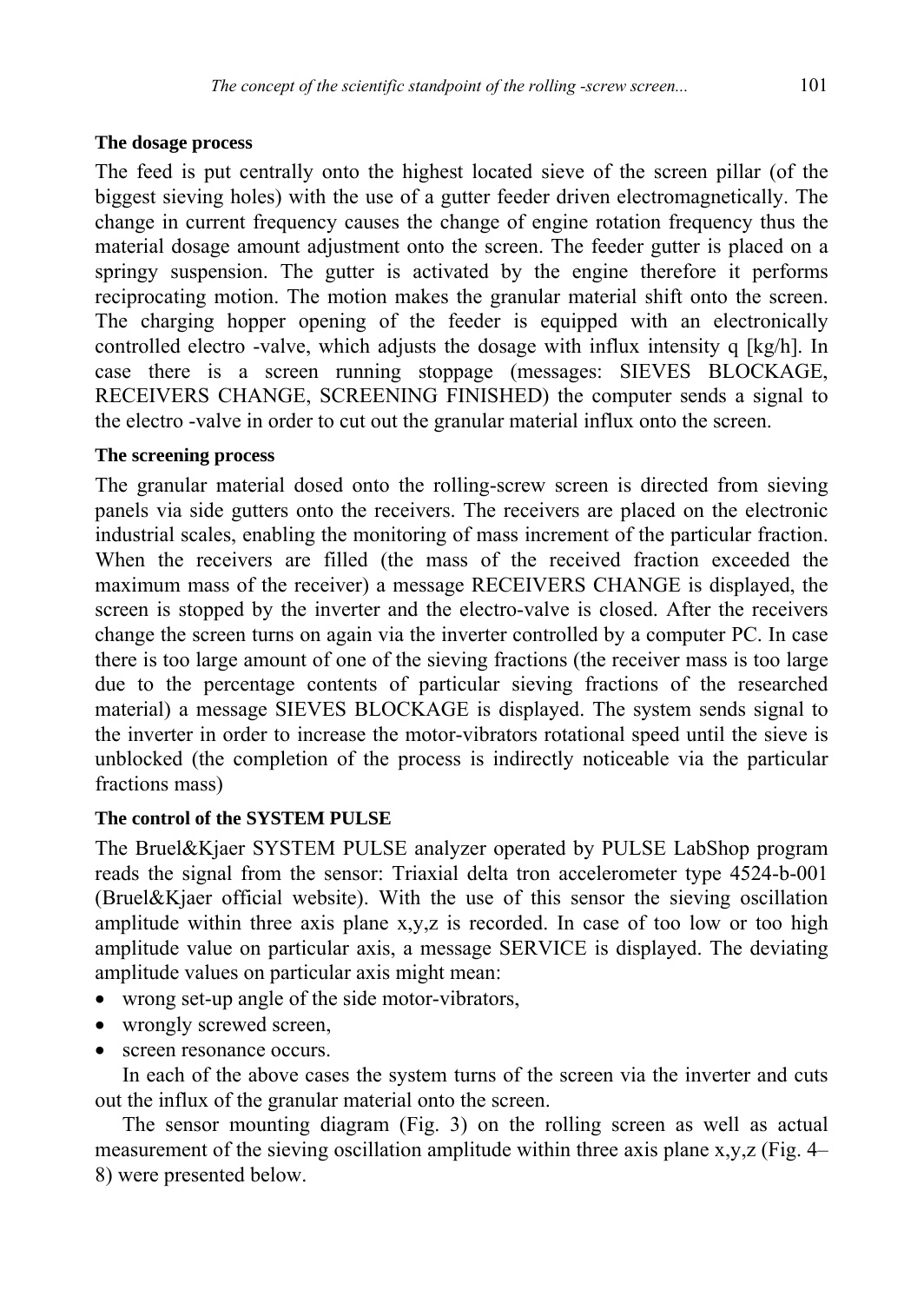

Fig. 3. The sensor (accelerometer) mounting diagram on a rolling scree



Fig. 4. Layer oscillation amplitude within X axis in the screen with various inclination angles of the motor-vibrators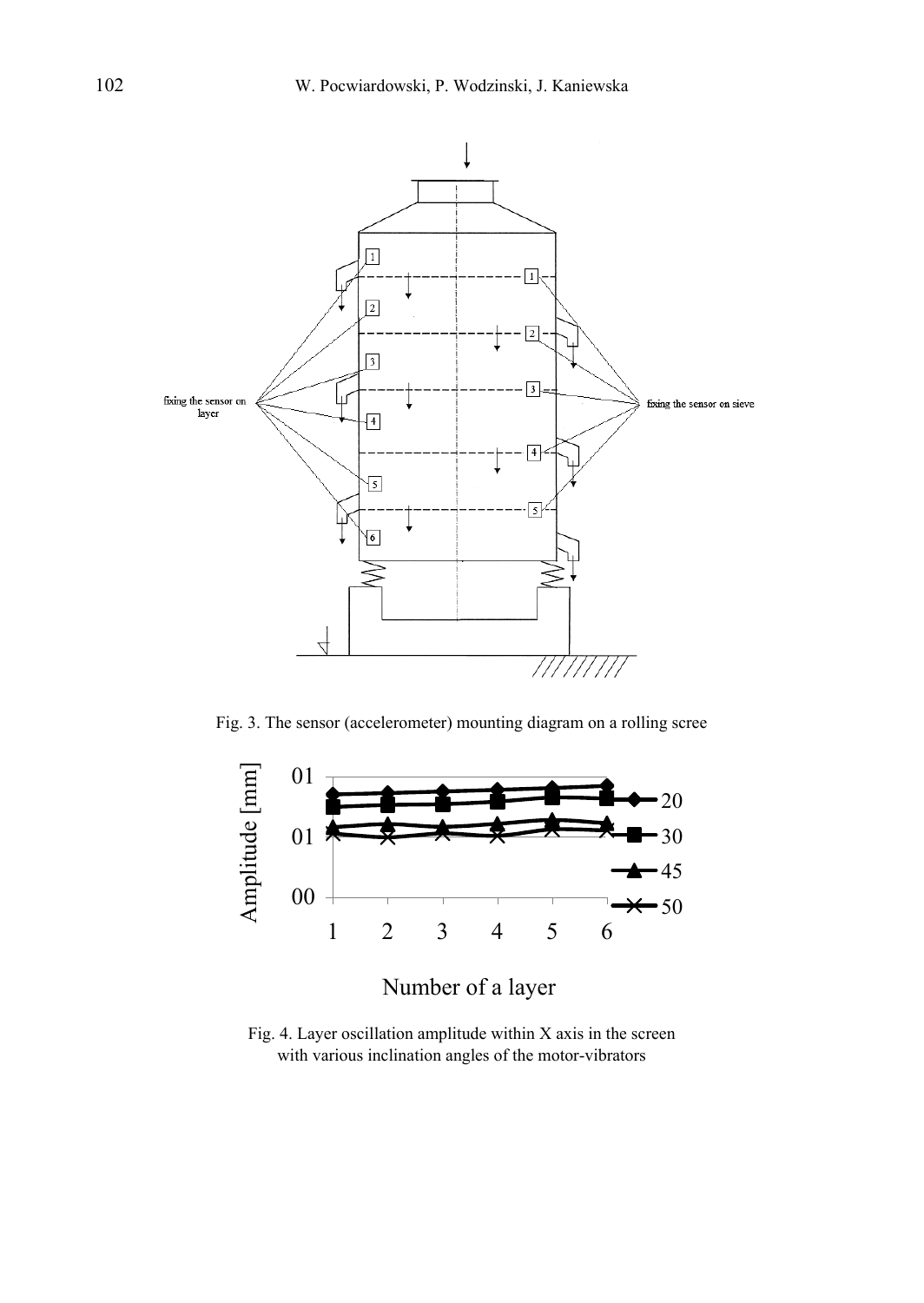

Number of a layer

Fig. 5. Layer oscillation amplitude within Y axis in the screen with various inclination angles of the motor-vibrators



Number of a layer

Fig. 6. Layer oscillation amplitude within X axis in the screen with various inclination angles of the motor-vibrators



Fig. 7. Sieves oscillation amplitude within X, Y, Z axis with the motor-vibrators inclination angle of 20º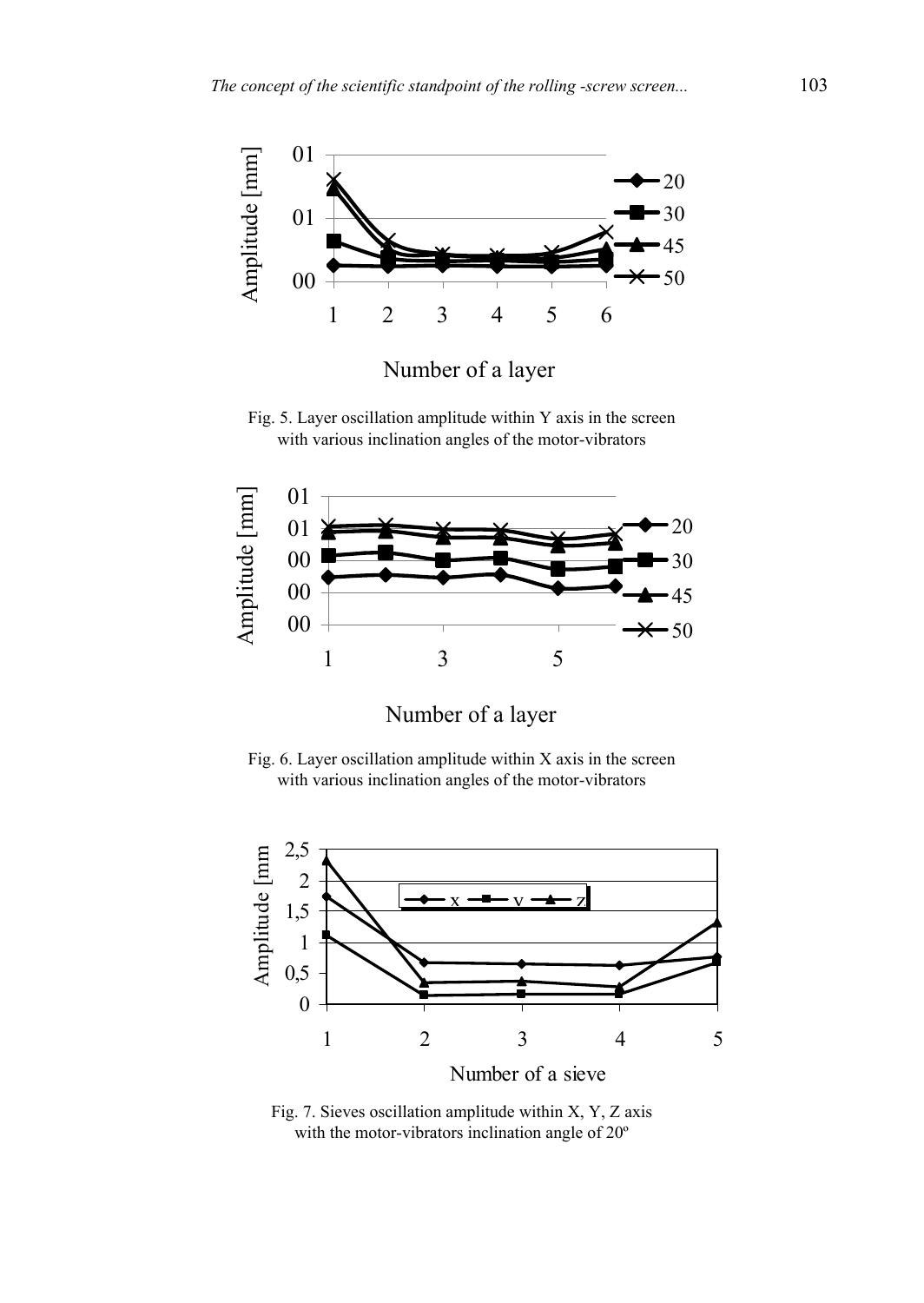

Fig. 8. Sieves oscillation amplitude within X , Y , Z axis with the motor-vibrators inclination angle of 45º

The mechatronics system diagram was presented below in Fig. 9.



Fig. 9. The mechatronics system diagram

1 – computer, 2 – inverter, 3 – SYSTEM PULSE box, 4 – gutter feeder – vibratory, 5 – feeder engine, 6 – gutter feeder on a springy suspension, 7 – feeder electro-valve, 8 – rolling-screw screen, 9 – side motor-vibrators, 10 – accelerometer, 11 – receiver, 12 – industrial scales, 13 – screen base.

# **Conclusions**

1. The mechatronics system allows controlling most of the screening processes via the computer panel.